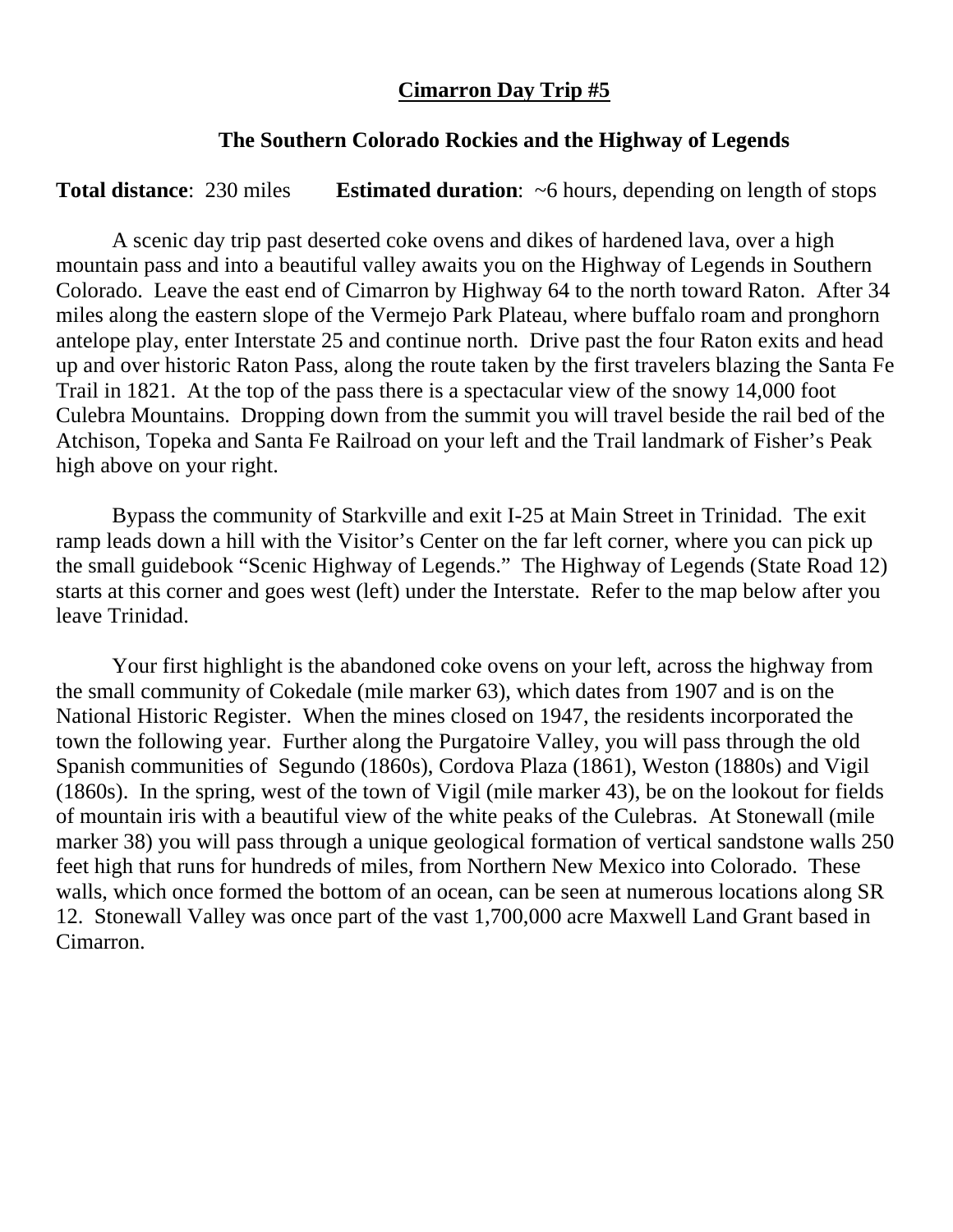The highway then climbs past Monument Lake (mile marker 33) to the top of Cuchara Pass (mile marker 22), elevation 9,941 feet, with the two Spanish Peaks and their rumor of hidden gold on your right. You then drop down past the Cuchara Ski Resort and River Recreation Area, traveling alongside the cold, rushing Cuchara River to the village of Cuchara (mile marker 16 and Spanish for "spoon"). The first inhabitants of this valley were Indians who grew potatoes, as did later Spanish farmers. However, poor farming practices induced these early settlers to move elsewhere. Since the early 1900s the valley has been visited for its natural beauty.

At mile marker 11.5 are the Devil's Stairsteps, one of over 400 lava dikes that radiate out from the Spanish Peaks. The Spanish Peaks and the dikes were formed about 25 million years ago when molten rock (magma) deep under ground rose up through cracks to solidify closer to the surface. As the older surface rock was eroded away, the harder magma became exposed as seen today. Thus, although the Spanish Peaks appear similar to many of the nearby volcanoes, such as Capulin and Sierra Grande in northern New Mexico, they are in fact simply huge uncovered domes of magma (called batholiths). In recent times, the Spanish Peaks served as guideposts for travelers along the Santa Fe Trail.

A pleasant drive, with more views of the dike formation, takes you into the quiet, quaint village of La Veta (mile marker 5). After stopping to stroll through the town and visit Fort Francisco, which dates from 1862, leave La Veta on SR 12 to the north. At the intersection with Highway 160, drive left (west) a few hundred yards and stop at the picnic area for a magnificent view of the entire La Veta Valley. The Spanish Peaks majestically stand guard above La Veta and the Devil's Stairstep of lava dikes, while the snow-capped Culebra Peaks march away to the south. Drive back to the east along Highway 160 until you reach the town of Walsenburg, where you will take I-25 up over Raton Pass and back into New Mexico. Leave I-25 at the exit for Highway 64 a few miles south of Raton and follow the road back to Cimarron.